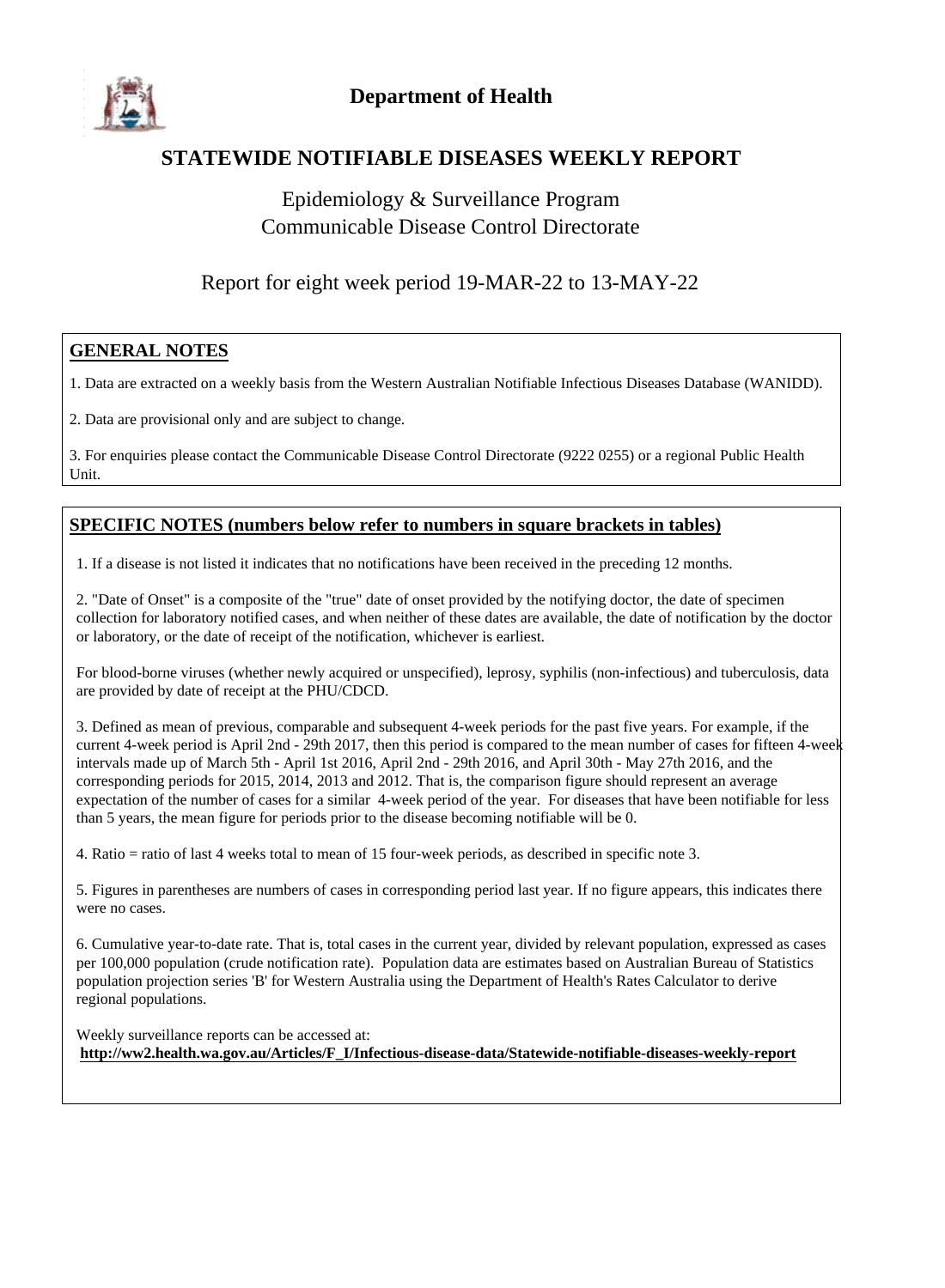| STATEWIDE notifications for past 8 weeks[1] (by date of onset[2]) |  |
|-------------------------------------------------------------------|--|
|                                                                   |  |

|                                                         |                                                 |                |                |                         | <b>Week Ending</b>   |              |                      |                |                    |                                              |              |                                | Mean of               |            |
|---------------------------------------------------------|-------------------------------------------------|----------------|----------------|-------------------------|----------------------|--------------|----------------------|----------------|--------------------|----------------------------------------------|--------------|--------------------------------|-----------------------|------------|
|                                                         | 25/03 01/04 08/04 15/04 22/04 29/04 06/05 13/05 |                |                |                         |                      |              |                      |                |                    | <b>Cumulative Total</b><br>to end of week 19 |              | Total<br>Last 4                | $15 \times 4$<br>week | Ratio      |
| <b>Disease Category/Disease</b>                         |                                                 |                |                |                         |                      |              |                      |                | 2022               | 2021                                         | 2020         | <b>Weeks</b>                   | periods[3]            | [4]        |
| Blood-borne diseases[2]                                 |                                                 |                |                |                         |                      |              |                      |                |                    |                                              |              |                                |                       |            |
| Hepatitis B (unspecified)                               | 7                                               | $\overline{7}$ | 5              | 14                      | 5                    | 4            | 15                   | 9              | 145                | 270                                          | 161          | 33                             | 35.9                  | 0.9        |
| Hepatitis C (newly acquired)                            | $\overline{2}$                                  |                |                |                         | 3                    |              | $\overline{2}$       | 1              | 22                 | 27                                           | 30           | 6                              | 8.5                   | 0.7        |
| Hepatitis C (unspecified)<br><b>Enteric diseases</b>    | 12                                              | 17             | 15             | 10                      | 9                    | 5            | 13                   | 13             | 254                | 399                                          | 285          | 40                             | 67.2                  | 0.6        |
|                                                         |                                                 |                |                |                         |                      |              |                      |                |                    | 1072                                         |              | 229                            |                       |            |
| Campylobacteriosis<br>Cryptosporidiosis                 | 64<br>4                                         | 41<br>8        | 57<br>11       | 60<br>$\overline{2}$    | 58<br>$\overline{2}$ | 57<br>9      | 58<br>6              | 56<br>3        | 1129<br>141        | 56                                           | 996<br>448   | 20                             | 194.9<br>23.2         | 1.2<br>0.9 |
| <b>Hepatitis A</b>                                      |                                                 |                |                |                         |                      |              |                      |                | 2                  | 1                                            | 6            | 0                              | 0.8                   | 0.0        |
| Listeriosis                                             |                                                 |                |                |                         |                      |              |                      |                | 1                  | $\overline{2}$                               | 1            | 0                              | 0.3                   | 0.0        |
| Rotavirus                                               | 6                                               | 4              | 7              | 3                       | 8                    | 5            | 8                    | 8              | 131                | 50                                           | 85           | 29                             | 26.6                  | 1.1        |
| STEC/VTEC infection<br>Salmonellosis                    | 10<br>26                                        | 6<br>32        | 3<br>26        | 3<br>19                 | $\overline{4}$<br>16 | 5<br>13      | $\overline{2}$<br>15 | 3<br>5         | 77<br>382          | 44<br>487                                    | 55<br>859    | 14<br>49                       | 7.1<br>164.3          | 2.0<br>0.3 |
| Shigellosis                                             | 4                                               | 4              | $\overline{2}$ | $\overline{2}$          | 3                    | 3            | $\overline{2}$       | 3              | 42                 | 30                                           | 128          | 11                             | 15.1                  | 0.7        |
| <b>Typhoid</b>                                          | 1                                               |                |                |                         |                      |              |                      |                | 5                  | 1                                            | 3            | 0                              | 0.5                   | 0.0        |
| Vibrio parahaemolyticus                                 |                                                 |                |                |                         |                      |              | 1                    |                | 3                  | 3                                            | 2            | 1                              | 0.8                   | 1.3        |
| Yersiniosis<br>Sexually transmissible infections        | 2                                               | 1              |                |                         |                      | 1            |                      |                | 8                  | 15                                           | 5            | 1                              | 1.5                   | 0.7        |
|                                                         |                                                 |                |                |                         |                      |              |                      |                |                    |                                              |              |                                |                       |            |
| Chlamydia (genital)<br>Gonorrhoea                       | 193<br>51                                       | 163<br>44      | 176<br>53      | 158<br>43               | 141<br>41            | 165<br>58    | 194<br>65            | 223<br>61      | 3833<br>1045       | 4074<br>1026                                 | 4158<br>1529 | 723<br>225                     | 842.9<br>257.7        | 0.9<br>0.9 |
| Syphilis (congenital)                                   |                                                 |                |                |                         |                      |              |                      |                | 2                  | 3                                            | 0            | 0                              | 0.3                   | 0.0        |
| Syphilis - Infectious                                   | 13                                              | 8              | 14             | 13                      | 12                   | 16           | 23                   | 22             | 305                | 317                                          | 240          | 73                             | 43.1                  | 1.7        |
| Syphilis - Non-Infectious                               | 6                                               | 6              | 3              | 4                       | 3                    | 1            | 3                    | 6              | 80                 | 69                                           | 75           | 13                             | 15.9                  | 0.8        |
| Vaccine preventable diseases                            |                                                 |                |                |                         |                      |              |                      |                |                    |                                              |              |                                |                       |            |
| Influenza                                               | 1                                               | 3              | 1              | 1                       | $\overline{7}$       | 8            | 18                   | 33             | 78                 | 12                                           | 1154         | 66                             | 603.9                 | 0.1        |
| Mumps<br>Pertussis                                      |                                                 | 1<br>3         |                | 1                       | 1                    |              | $\overline{2}$       |                | $\mathbf{1}$<br>17 | $\mathbf 1$<br>11                            | 9<br>93      | 0<br>3                         | 1.6<br>48.4           | 0.0<br>0.1 |
| Pneumococcal infection                                  |                                                 | 4              | 2              | $\overline{\mathbf{c}}$ | 1                    | 5            | 4                    | 5              | 48                 | 28                                           | 37           | 15                             | 13.1                  | 1.1        |
| Varicella (chicken pox)                                 | 4                                               | $\overline{7}$ | $\overline{7}$ | $\overline{2}$          | 3                    | 4            | $\overline{7}$       | 1              | 115                | 151                                          | 147          | 15                             | 37.1                  | 0.4        |
| Varicella (shingles)                                    | 60                                              | 58             | 36             | 36                      | 40                   | 24           | 17                   | 14             | 847                | 1047                                         | 883          | 95                             | 175.1                 | 0.5        |
| Varicella (unspecified)<br><b>Vector-borne diseases</b> | 52                                              | 47             | 46             | 47                      | 39                   | 38           | 50                   | 62             | 938                | 618                                          | 492          | 189                            | 115.3                 | 1.6        |
|                                                         |                                                 |                |                |                         |                      |              |                      |                |                    |                                              |              |                                |                       |            |
| <b>Barmah Forest virus</b><br>Chikungunya               |                                                 |                |                |                         |                      | 1<br>1       |                      | 1              | 9<br>2             | 6<br>0                                       | 10<br>6      | $\overline{2}$<br>$\mathbf{1}$ | 2.9<br>0.3            | 0.7<br>3.8 |
| Dengue fever                                            |                                                 |                |                |                         |                      | 1            | 1                    |                | 4                  | 0                                            | 62           | $\overline{2}$                 | 11.1                  | 0.2        |
| Malaria                                                 | 1                                               | 1              |                | 1                       |                      |              | 1                    |                | 8                  | 6                                            | 24           | $\mathbf{1}$                   | 3.2                   | 0.3        |
| Ross River virus                                        | 13                                              | 13             | 11             | 3                       | 4                    | 5            | 4                    | 2              | 373                | 377                                          | 144          | 15                             | 61.4                  | 0.2        |
| Typhus<br><b>Zoonotic diseases</b>                      |                                                 |                | 1              |                         | 1                    |              | 1                    | $\overline{2}$ | 6                  | 6                                            | 12           | 4                              | 1.5                   | 2.7        |
| Q Fever                                                 |                                                 |                |                |                         |                      |              |                      |                |                    |                                              |              |                                |                       |            |
| <b>Other diseases</b>                                   |                                                 |                |                |                         |                      |              |                      |                | 1                  | 1                                            | 2            | 0                              | 0.8                   | 0.0        |
| Acute post-streptococcal glomerulon                     | 1                                               |                |                |                         | 3                    |              |                      | 1              | 10                 | $\overline{2}$                               | 1            | 4                              | 0.5                   | 8.6        |
| COVID-19                                                | 85                                              | 59             | 26             | 36                      | 26                   | 38           | 102                  | 18             | 866                | 145                                          | 556          | 184                            | 38.5                  | 4.8        |
| Creutzfeldt-Jakob disease                               |                                                 |                |                |                         |                      |              |                      |                | 1                  | 3                                            | 2            | 0                              | 0.8                   | 0.0        |
| Legionellosis                                           | $\mathbf{1}$                                    |                |                | $\overline{2}$          | 4                    | $\mathbf{1}$ |                      | 5              | 23                 | 21                                           | 25           | 10                             | 4.9                   | 2.1        |
| Leprosy                                                 |                                                 |                |                |                         |                      |              |                      |                | $\mathbf{1}$       | 0                                            | 0            | 0                              | 0.2                   | 0.0        |
| Melioidosis<br>Meningococcal infection                  |                                                 | 1              |                |                         | 1                    |              |                      | 1<br>2         | 2<br>7             | 3<br>6                                       | 4<br>4       | 1<br>3                         | 0.6<br>1.0            | 1.7<br>3.0 |
| <b>RSV</b>                                              | 43                                              | 32             | 16             | 17                      | 10                   | 6            | 5                    | 9              | 918                | 2                                            | 0            | 30                             | 0.0                   | 0.0        |
| <b>Tuberculosis</b>                                     |                                                 | 3              | 1              | $\mathbf{1}$            | 3                    | 3            |                      | 2              | 32                 | 43                                           | 45           | 8                              | 9.6                   | 0.8        |
| iGAS                                                    | 5                                               | 3              | 1              | 5                       | 5                    | 3            | 5                    | $\overline{7}$ | 74                 | 0                                            | 0            | 20                             | 0.0                   | 0.0        |
| <b>Grand Total</b>                                      | 667                                             | 576            | 520            | 485                     | 453                  | 480          | 624                  | 578            |                    |                                              |              |                                |                       |            |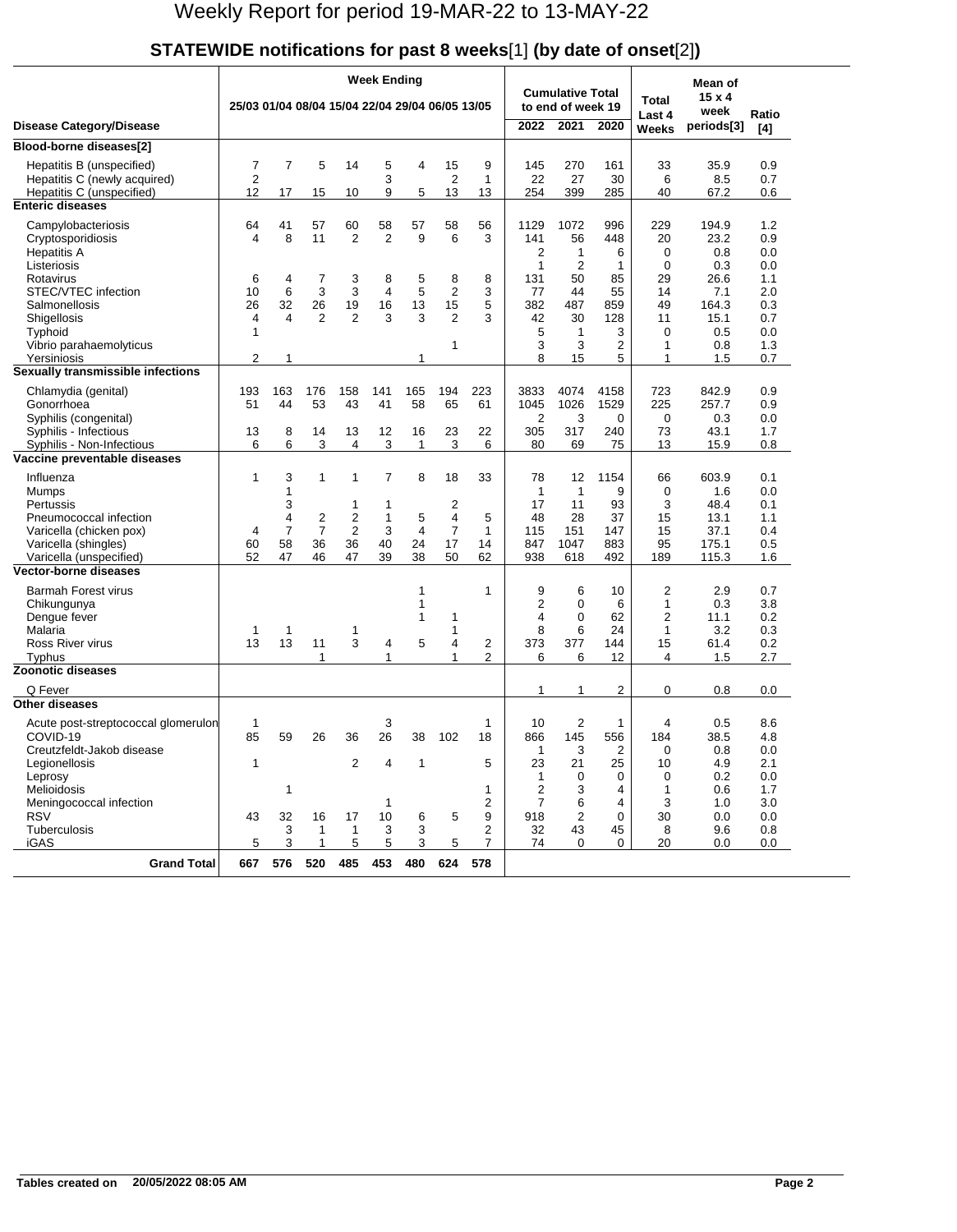# **METROPOLITAN notifications for past 8 weeks**[1] **(by date of onset**[2]**)**

|                                                                                                                                |                                                 |                                                                 |                         |                                                          | Week Ending                          |                               |                                            |                          |                                                                                  |                                                      |                                                             |                                                             | Mean of                                        |                                        |
|--------------------------------------------------------------------------------------------------------------------------------|-------------------------------------------------|-----------------------------------------------------------------|-------------------------|----------------------------------------------------------|--------------------------------------|-------------------------------|--------------------------------------------|--------------------------|----------------------------------------------------------------------------------|------------------------------------------------------|-------------------------------------------------------------|-------------------------------------------------------------|------------------------------------------------|----------------------------------------|
|                                                                                                                                | 25/03 01/04 08/04 15/04 22/04 29/04 06/05 13/05 |                                                                 |                         |                                                          |                                      |                               |                                            |                          |                                                                                  | <b>Cumulative Total</b><br>to end of week 19         |                                                             | <b>Total</b>                                                | $15 \times 4$                                  |                                        |
| <b>Disease Category/Disease</b>                                                                                                |                                                 |                                                                 |                         |                                                          |                                      |                               |                                            |                          | 2022                                                                             | 2021                                                 | 2020                                                        | Last 4                                                      | week<br>periods[3]                             | Ratio                                  |
|                                                                                                                                |                                                 |                                                                 |                         |                                                          |                                      |                               |                                            |                          |                                                                                  |                                                      |                                                             | <b>Weeks</b>                                                |                                                | [4]                                    |
| Blood-borne diseases[2]                                                                                                        |                                                 |                                                                 |                         |                                                          |                                      |                               |                                            |                          |                                                                                  |                                                      |                                                             |                                                             |                                                |                                        |
| Hepatitis B (unspecified)<br>Hepatitis C (newly acquired)                                                                      | 5<br>2                                          | 5                                                               | 3                       | 11                                                       | 4<br>1                               | 3                             | 13<br>$\overline{2}$                       | $\overline{7}$<br>1      | 114<br>17                                                                        | 194<br>23                                            | 139<br>23                                                   | 27<br>4                                                     | 29.8<br>6.6                                    | 0.9<br>0.6                             |
| Hepatitis C (unspecified)                                                                                                      | 8                                               | 12                                                              | 12                      | 10                                                       | 9                                    | 4                             | 11                                         | 9                        | 189                                                                              | 285                                                  | 202                                                         | 33                                                          | 48.1                                           | 0.7                                    |
| <b>Enteric diseases</b>                                                                                                        |                                                 |                                                                 |                         |                                                          |                                      |                               |                                            |                          |                                                                                  |                                                      |                                                             |                                                             |                                                |                                        |
| Campylobacteriosis<br>Cryptosporidiosis<br><b>Hepatitis A</b><br>Listeriosis                                                   | 49<br>4                                         | 33<br>6                                                         | 41<br>9                 | 48<br>$\overline{2}$                                     | 50<br>$\overline{2}$                 | 44<br>$\overline{\mathbf{4}}$ | 42<br>4                                    | 46<br>3                  | 898<br>107<br>1<br>$\mathbf{1}$                                                  | 836<br>21<br>$\mathbf 1$<br>$\mathbf{1}$             | 800<br>393<br>5<br>$\Omega$                                 | 182<br>13<br>0<br>$\Omega$                                  | 153.7<br>13.3<br>0.6<br>0.1                    | 1.2<br>1.0<br>0.0<br>0.0               |
| Rotavirus                                                                                                                      | 5                                               | 3                                                               | $\overline{7}$          | $\overline{2}$                                           | 6                                    | 5                             | 7                                          | 6                        | 110                                                                              | 45                                                   | 71                                                          | 24                                                          | 15.9                                           | 1.5                                    |
| STEC/VTEC infection                                                                                                            | 5                                               | 3                                                               |                         | $\mathbf{1}$                                             | 4                                    | 4                             | $\overline{2}$                             | $\overline{2}$           | 52                                                                               | 31                                                   | 44                                                          | 12                                                          | 5.8                                            | 2.1                                    |
| Salmonellosis                                                                                                                  | 17                                              | 24                                                              | 18                      | 15                                                       | 8                                    | 9                             | 11                                         | 1                        | 268                                                                              | 340                                                  | 654                                                         | 29                                                          | 122.7                                          | 0.2                                    |
| Shigellosis                                                                                                                    | 1                                               | $\mathbf{1}$                                                    | $\mathbf{1}$            | $\mathbf{1}$                                             | 1                                    | $\mathbf{1}$                  | $\mathbf{1}$                               | $\mathfrak{p}$           | 18                                                                               | 7                                                    | 68                                                          | 5<br>$\Omega$                                               | 6.2                                            | 0.8                                    |
| Typhoid<br>Vibrio parahaemolyticus                                                                                             | $\mathbf{1}$                                    |                                                                 |                         |                                                          |                                      |                               | 1                                          |                          | 5<br>3                                                                           | $\Omega$<br>3                                        | 3<br>$\overline{2}$                                         | 1                                                           | 0.4<br>0.5                                     | 0.0<br>1.9                             |
| Yersiniosis                                                                                                                    | 1                                               | 1                                                               |                         |                                                          |                                      | 1                             |                                            |                          | $\overline{7}$                                                                   | 10                                                   | 5                                                           | 1                                                           | 1.1                                            | 0.9                                    |
| Sexually transmissible infections                                                                                              |                                                 |                                                                 |                         |                                                          |                                      |                               |                                            |                          |                                                                                  |                                                      |                                                             |                                                             |                                                |                                        |
| Chlamydia (genital)<br>Gonorrhoea<br>Syphilis - Infectious                                                                     | 159<br>31<br>10                                 | 131<br>31<br>6                                                  | 149<br>35<br>13         | 132<br>29<br>10                                          | 112<br>23<br>8                       | 136<br>38<br>11               | 147<br>38<br>17                            | 179<br>47<br>15          | 3042<br>668<br>219                                                               | 3233<br>609<br>170                                   | 3220<br>1079<br>148                                         | 574<br>146<br>51                                            | 660.9<br>174.9<br>26.4                         | 0.9<br>0.8<br>1.9                      |
| Syphilis - Non-Infectious                                                                                                      | 3                                               | 6                                                               | $\overline{2}$          | $\mathbf{1}$                                             | 2                                    |                               | $\overline{2}$                             | 5                        | 51                                                                               | 53                                                   | 62                                                          | 9                                                           | 11.5                                           | 0.8                                    |
| Vaccine preventable diseases                                                                                                   |                                                 |                                                                 |                         |                                                          |                                      |                               |                                            |                          |                                                                                  |                                                      |                                                             |                                                             |                                                |                                        |
| Influenza<br>Pertussis<br>Pneumococcal infection<br>Varicella (chicken pox)<br>Varicella (shingles)<br>Varicella (unspecified) | 1<br>3<br>40<br>48                              | $\mathbf{1}$<br>3<br>$\mathbf{1}$<br>$\overline{4}$<br>41<br>44 | 1<br>2<br>5<br>28<br>42 | $\mathbf{1}$<br>$\mathbf{1}$<br>$\mathbf{1}$<br>27<br>43 | 4<br>1<br>$\overline{2}$<br>30<br>37 | 6<br>3<br>16<br>33            | 11<br>$\overline{2}$<br>3<br>6<br>13<br>43 | 21<br>4<br>6<br>56       | 51<br>14<br>22<br>83<br>585<br>861                                               | 6<br>9<br>15<br>109<br>740<br>592                    | 928<br>72<br>15<br>100<br>638<br>472                        | 42<br>3<br>$\overline{7}$<br>11<br>65<br>169                | 459.5<br>32.8<br>7.6<br>26.9<br>122.9<br>111.1 | 0.1<br>0.1<br>0.9<br>0.4<br>0.5<br>1.5 |
| <b>Vector-borne diseases</b>                                                                                                   |                                                 |                                                                 |                         |                                                          |                                      |                               |                                            |                          |                                                                                  |                                                      |                                                             |                                                             |                                                |                                        |
| Barmah Forest virus<br>Chikungunya<br>Dengue fever<br>Malaria<br>Ross River virus<br>Typhus                                    | 1<br>6                                          | 1<br>6                                                          | 5<br>1                  | 1<br>$\overline{2}$                                      | $\overline{2}$                       | 1<br>1<br>3                   | $\mathbf{1}$<br>3                          | 1<br>1<br>$\overline{2}$ | $\overline{2}$<br>$\overline{2}$<br>$\overline{4}$<br>$\overline{7}$<br>249<br>3 | $\Omega$<br>$\mathbf 0$<br>0<br>5<br>203<br>$\Omega$ | $\overline{2}$<br>$\overline{2}$<br>48<br>18<br>73<br>6     | 1<br>1<br>$\overline{2}$<br>$\Omega$<br>9<br>$\overline{2}$ | 0.7<br>0.3<br>8.5<br>2.9<br>33.7<br>0.7        | 1.4<br>3.8<br>0.2<br>0.0<br>0.3<br>2.7 |
| Other diseases                                                                                                                 |                                                 |                                                                 |                         |                                                          |                                      |                               |                                            |                          |                                                                                  |                                                      |                                                             |                                                             |                                                |                                        |
| Acute post-streptococcal glomerulon<br>COVID-19<br>Creutzfeldt-Jakob disease<br>Legionellosis<br>Leprosy                       | 75<br>$\mathbf{1}$                              | 50                                                              | 16                      | 30                                                       | 1<br>24<br>4<br>1                    | 35                            | 96                                         | 18<br>5<br>2             | $\mathbf{1}$<br>730<br>1<br>16<br>1<br>7                                         | $\mathbf 0$<br>60<br>3<br>13<br>0<br>$\overline{2}$  | $\mathbf 0$<br>373<br>2<br>13<br>$\Omega$<br>$\overline{2}$ | 1<br>173<br>0<br>9<br>$\Omega$<br>3                         | 0.0<br>21.2<br>0.6<br>3.1<br>0.2<br>0.5        | 0.0<br>8.2<br>0.0<br>2.9<br>0.0<br>6.4 |
| Meningococcal infection<br><b>RSV</b>                                                                                          | 10                                              | 12                                                              | 8                       | 9                                                        | $\overline{7}$                       | 4                             | 2                                          | 6                        | 442                                                                              | 0                                                    | 0                                                           | 19                                                          | 0.0                                            | 0.0                                    |
| Tuberculosis                                                                                                                   |                                                 | 3                                                               | $\mathbf{1}$            |                                                          | 3                                    | 3                             |                                            | 1                        | 25                                                                               | 40                                                   | 43                                                          | $\overline{7}$                                              | 8.5                                            | 0.8                                    |
| iGAS                                                                                                                           | 3                                               | $\overline{2}$                                                  | 1                       | $\overline{2}$                                           | 1                                    | $\overline{2}$                | 3                                          | 1                        | 40                                                                               | $\Omega$                                             | $\Omega$                                                    | 7                                                           | 0.0                                            | 0.0                                    |
| <b>Grand Total</b>                                                                                                             | 489                                             | 430                                                             | 400                     | 379                                                      | 347                                  | 367                           | 481                                        | 447                      |                                                                                  |                                                      |                                                             |                                                             |                                                |                                        |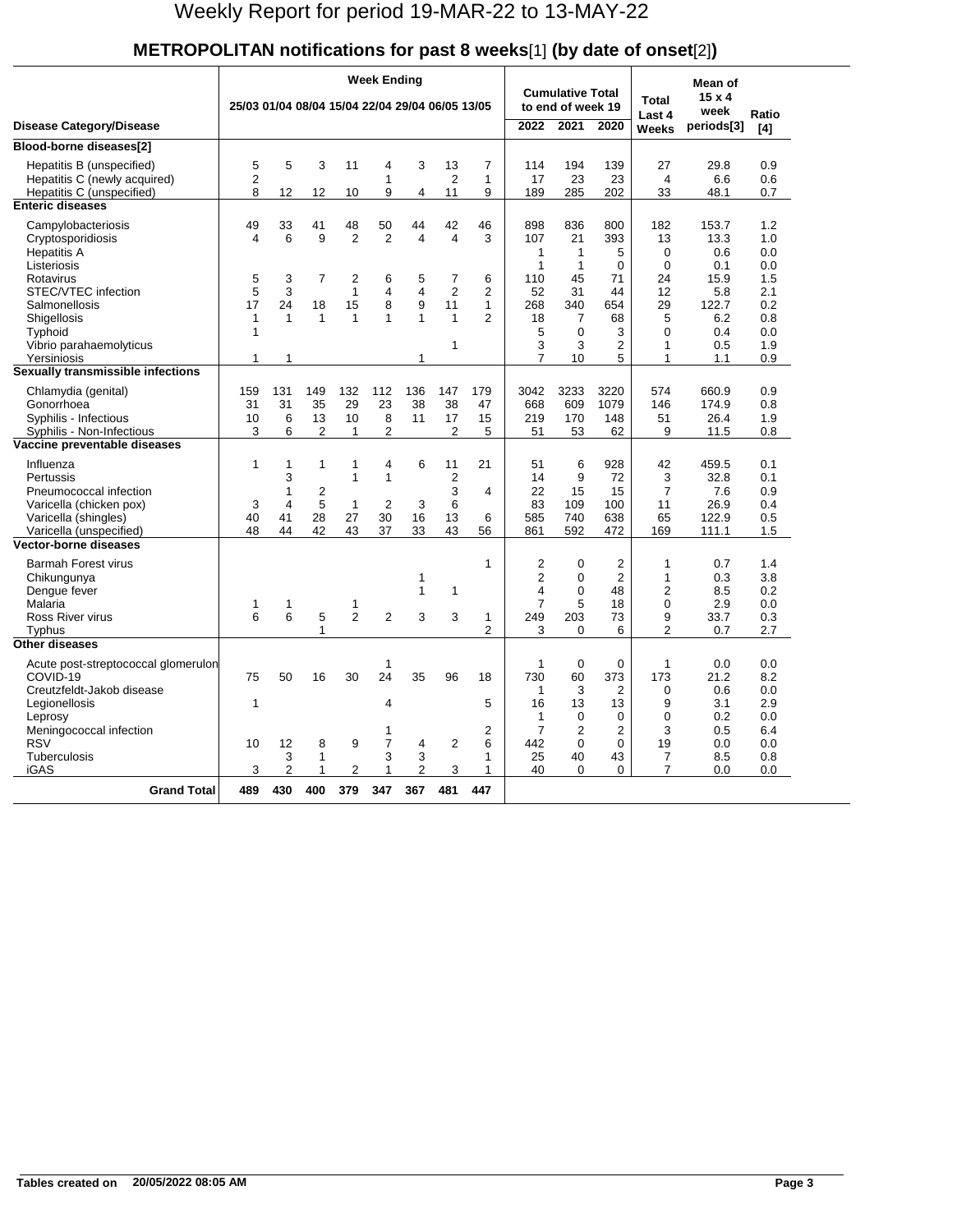|                                                                                                                                         |                                             | Metropolitan area (North)                    |                                          |                          | Metropolitan area (South)                    |                                          | Metropolitan area (East)     |                                                 |                                          |  |
|-----------------------------------------------------------------------------------------------------------------------------------------|---------------------------------------------|----------------------------------------------|------------------------------------------|--------------------------|----------------------------------------------|------------------------------------------|------------------------------|-------------------------------------------------|------------------------------------------|--|
| <b>Disease Category/Disease</b>                                                                                                         | Last<br>Week                                | Last 4<br>Weeks[5]                           | Cum. YTD<br>Rate[6]                      | Last<br>Week             | Last 4<br>Weeks[5]                           | Cum. YTD<br>Rate[6]                      | Last<br>Week                 | Last 4<br>Weeks[5]                              | Cum. YTD<br>Rate[6]                      |  |
| Blood-borne diseases[2]                                                                                                                 |                                             |                                              |                                          |                          |                                              |                                          |                              |                                                 |                                          |  |
| Hepatitis B (unspecified)<br>Hepatitis C (newly acquired)<br>Hepatitis C (unspecified)<br><b>Hepatitis D</b><br><b>Enteric diseases</b> | 3                                           | 9(8)<br>4(7)<br>(1)                          | 3.8<br>3.7<br>0.1                        | 3<br>5                   | 7(6)<br>1(1)<br>15(11)                       | 4.3<br>0.7<br>11.2                       | 1<br>1<br>4                  | 11(11)<br>3(2)<br>14 (27)                       | 7.7<br>1.6<br>11.8                       |  |
|                                                                                                                                         |                                             |                                              |                                          |                          |                                              |                                          |                              |                                                 |                                          |  |
| Campylobacteriosis<br>Cryptosporidiosis<br><b>Hepatitis A</b><br>Listeriosis                                                            | 16<br>2                                     | 58 (49)<br>8(1)                              | 41.6<br>4.1<br>0.1                       | 16                       | 64 (45)<br>(3)                               | 45.6<br>1.9<br>0.1                       | 14<br>$\mathbf{1}$           | 60 (58)<br>5(4)                                 | 38.6<br>8.7                              |  |
| Rotavirus<br>STEC/VTEC infection<br>Salmonellosis<br><b>Shigellosis</b><br>Typhoid<br>Vibrio parahaemolyticus                           | 2<br>$\mathbf{1}$<br>$\mathbf{1}$           | 8(6)<br>2(1)<br>14 (17)<br>1(1)              | 4.1<br>1.5<br>12.2<br>0.7                | 1                        | 7(1)<br>5<br>7(20)<br>1                      | 5.1<br>2.4<br>10.9<br>0.7                | 4<br>1<br>1                  | 9(4)<br>5(4)<br>8(17)<br>3<br>1                 | 6.2<br>3.4<br>14.2<br>1.1<br>0.7<br>0.4  |  |
| Yersiniosis                                                                                                                             |                                             | (1)                                          | 0.4                                      |                          | 1(1)                                         | 0.4                                      |                              | (1)                                             | 0.1                                      |  |
| Sexually transmissible infections<br>Chlamydia (genital)<br>Gonorrhoea<br>Syphilis (congenital)                                         | 65<br>11                                    | 173 (183)<br>39 (34)                         | 124.3<br>24.0                            | 56<br>14                 | 186 (203)<br>38 (35)                         | 136.8<br>28.9                            | 58<br>22                     | 215 (261)<br>69 (60)                            | 163.5<br>40.2                            |  |
| Syphilis - Infectious<br>Syphilis - Non-Infectious                                                                                      | 3<br>3                                      | 14(6)<br>4                                   | 8.1<br>2.0                               | 6                        | 9(13)<br>1(3)                                | 7.0<br>1.9                               | 6<br>2                       | 28 (17)<br>4(4)                                 | 15.2<br>3.1                              |  |
| Vaccine preventable diseases                                                                                                            |                                             |                                              |                                          |                          |                                              |                                          |                              |                                                 |                                          |  |
| Influenza<br>Mumps<br>Pertussis<br>Pneumococcal infection<br>Varicella (chicken pox)<br>Varicella (shingles)<br>Varicella (unspecified) | 7<br>$\overline{c}$<br>$\overline{c}$<br>21 | 18<br>1<br>4(2)<br>4(8)<br>22(51)<br>59 (25) | 3.0<br>0.7<br>0.9<br>4.6<br>27.9<br>38.3 | 4<br>1<br>2<br>18        | 8<br>1<br>1(3)<br>4(6)<br>22 (41)<br>49 (42) | 1.2<br>0.7<br>1.2<br>4.3<br>31.6<br>43.8 | 10<br>1<br>2<br>17           | 16(1)<br>1<br>2(1)<br>3(7)<br>21(43)<br>61 (39) | 2.8<br>0.5<br>0.9<br>2.7<br>22.6<br>38.5 |  |
| <b>Vector-borne diseases</b>                                                                                                            |                                             |                                              |                                          |                          |                                              |                                          |                              |                                                 |                                          |  |
| <b>Barmah Forest virus</b><br>Chikungunya<br>Dengue fever<br>Malaria<br>Ross River virus<br>Typhus                                      | $\overline{2}$                              | 1<br>$\overline{2}$<br>(1)<br>2(12)<br>2     | 0.1<br>0.3<br>0.5<br>5.8<br>0.3          | 1                        | 1<br>2(16)                                   | 0.1<br>0.1<br>0.3<br>0.3<br>16.6<br>0.1  | 1                            | (1)<br>5(16)                                    | 0.1<br>0.1<br>12.9                       |  |
| <b>Zoonotic diseases</b>                                                                                                                |                                             |                                              |                                          |                          |                                              |                                          |                              |                                                 |                                          |  |
| Q Fever                                                                                                                                 |                                             |                                              |                                          |                          |                                              |                                          |                              |                                                 |                                          |  |
| <b>Other diseases</b>                                                                                                                   |                                             |                                              |                                          |                          |                                              |                                          |                              |                                                 |                                          |  |
| Acute post-streptococcal glomerulonephritis (APS<br>COVID-19<br>Creutzfeldt-Jakob disease<br>Legionellosis<br>Leprosy                   | 4<br>5                                      | 40 (8)<br>6(4)                               | 30.9<br>1.5                              | 7                        | 1<br>25(2)<br>2                              | 0.1<br>23.6<br>0.1<br>0.3                | 7                            | 108 (6)<br>1                                    | 46.6<br>0.4                              |  |
| Melioidosis<br>Meningococcal infection<br><b>RSV</b><br>Tuberculosis<br><b>iGAS</b>                                                     | 3                                           | 5<br>1(1)                                    | 0.3<br>17.3<br>1.1<br>1.4                | 2<br>$\overline{2}$<br>1 | 2<br>9<br>2(4)<br>3                          | 0.4<br>22.8<br>0.6<br>2.2                | $\mathbf{1}$<br>$\mathbf{1}$ | 1<br>5<br>4(7)<br>4                             | 0.1<br>0.3<br>21.8<br>1.8<br>2.0         |  |
| <b>Grand Total</b>                                                                                                                      | 153                                         | 501 (427)                                    |                                          | 139                      | 474 (456)                                    |                                          | 155                          | 667 (591)                                       |                                          |  |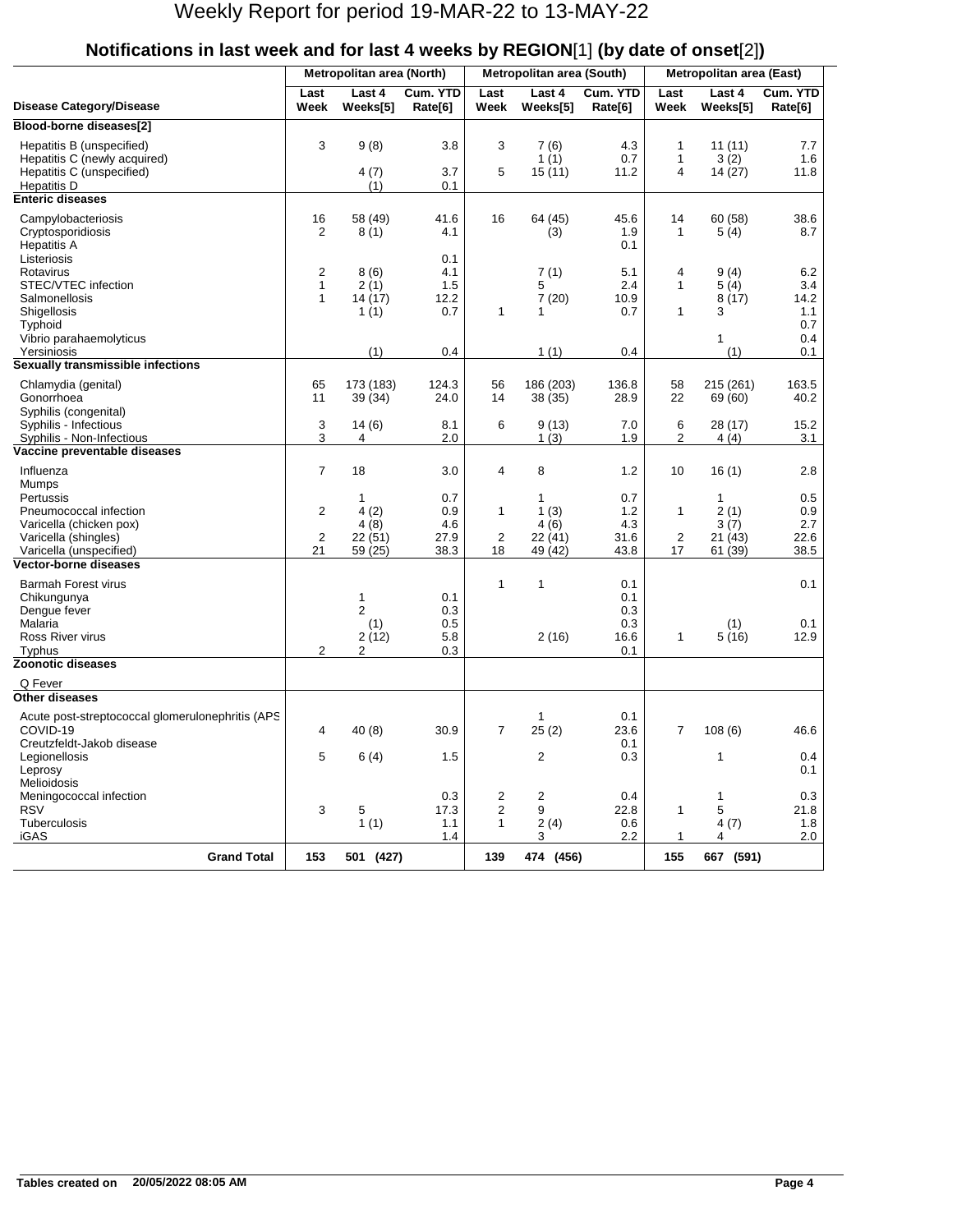|                                                                                                        |              | <b>Southwest</b>   |                     |                               | <b>Great Southern</b>   |                            |                | <b>Coastal and Wheatbelt</b>         |                            |
|--------------------------------------------------------------------------------------------------------|--------------|--------------------|---------------------|-------------------------------|-------------------------|----------------------------|----------------|--------------------------------------|----------------------------|
| <b>Disease Category/Disease</b>                                                                        | Last<br>Week | Last 4<br>Weeks[5] | Cum. YTD<br>Rate[6] | Last<br>Week                  | Last 4<br>Weeks[5]      | Cum. YTD<br>Rate[6]        | Last<br>Week   | Last 4<br>Weeks[5]                   | Cum. YTD<br>Rate[6]        |
| Blood-borne diseases[2]                                                                                |              |                    |                     |                               |                         |                            |                |                                      |                            |
| Hepatitis B (unspecified)<br>Hepatitis C (newly acquired)<br>Hepatitis C (unspecified)<br>Hepatitis D  | 1            | 1(1)<br>1(6)       | 4.3<br>1.6<br>8.2   | $\mathbf{1}$                  | 1<br>2<br>1(3)          | 1.6<br>3.3<br>19.5         | 1              | 1(1)<br>1(1)                         | 4.0<br>12.1                |
| <b>Enteric diseases</b>                                                                                |              |                    |                     |                               |                         |                            |                |                                      |                            |
| Campylobacteriosis<br>Cryptosporidiosis<br><b>Hepatitis A</b><br>Listeriosis                           | 4            | 16(21)<br>1(5)     | 50.0<br>2.7<br>0.5  | $\mathbf 1$                   | 9(3)<br>1 $(1)$         | 71.6<br>6.5                | 1              | 5(6)                                 | 29.6<br>1.3                |
| Rotavirus<br>STEC/VTEC infection<br>Salmonellosis<br>Shigellosis<br>Typhoid<br>Vibrio parahaemolyticus |              | (3)<br>4(3)        | 2.2<br>2.7<br>19.6  |                               | 2(1)                    | 3.3<br>4.9<br>9.8          | 1              | $\overline{2}$<br>1(2)               | 5.4<br>6.7<br>13.5         |
| Yersiniosis                                                                                            |              |                    |                     |                               |                         |                            |                | (1)                                  | 1.3                        |
| Sexually transmissible infections                                                                      |              |                    |                     |                               |                         |                            |                |                                      |                            |
| Chlamydia (genital)<br>Gonorrhoea<br>Syphilis (congenital)                                             | 6            | 19 (42)<br>2(6)    | 82.6<br>12.0        | 3                             | 12(13)<br>2             | 66.7<br>9.8                | $\overline{2}$ | 6(9)<br>3                            | 74.1<br>16.2               |
| Syphilis - Infectious                                                                                  |              | (1)                | 1.1                 |                               |                         | 3.3                        |                |                                      | 2.7                        |
| Syphilis - Non-Infectious<br>Vaccine preventable diseases                                              |              | 1                  | 2.2                 |                               |                         | 1.6                        |                |                                      | 2.7                        |
| Influenza<br><b>Mumps</b><br>Pertussis                                                                 | 1            | 5(1)               | 3.3                 |                               | 1(1)                    | 1.6                        |                |                                      |                            |
| Pneumococcal infection<br>Varicella (chicken pox)<br>Varicella (shingles)<br>Varicella (unspecified)   | 3            | (4)<br>16(30)      | 0.5<br>7.6<br>69.0  | $\mathbf 1$<br>$\overline{2}$ | 1<br>(1)<br>2(10)<br>10 | 3.3<br>1.6<br>45.6<br>37.4 | 3              | 1(1)<br>$\mathbf{1}$<br>2(3)<br>6(1) | 1.3<br>2.7<br>39.0<br>29.6 |
| Vector-borne diseases                                                                                  |              |                    |                     |                               |                         |                            |                |                                      |                            |
| <b>Barmah Forest virus</b><br>Chikungunya<br>Dengue fever<br>Malaria<br>Ross River virus<br>Typhus     | $\mathbf{1}$ | 2(11)<br>1         | 25.6<br>1.1         |                               | (6)<br>1                | 37.4<br>1.6                |                | (11)                                 | 14.8                       |
| <b>Zoonotic diseases</b>                                                                               |              |                    |                     |                               |                         |                            |                |                                      |                            |
| Q Fever                                                                                                |              |                    |                     |                               |                         |                            |                |                                      |                            |
| <b>Other diseases</b>                                                                                  |              |                    |                     |                               |                         |                            |                |                                      |                            |
| Acute post-streptococcal glomerulonephritis (APS<br>COVID-19<br>Creutzfeldt-Jakob disease              |              | 1                  | 5.4                 |                               |                         | 9.8                        |                | 1                                    | 25.6                       |
| Legionellosis<br>Leprosy<br>Melioidosis<br>Meningococcal infection                                     |              | (3)                | 1.6                 |                               |                         | 1.6                        |                |                                      |                            |
| <b>RSV</b><br>Tuberculosis                                                                             | $\mathbf{1}$ | 4                  | 40.2<br>1.1         |                               |                         | 43.9                       | $\mathbf{1}$   | 1                                    | 20.2                       |
| iGAS                                                                                                   |              |                    | 2.7                 |                               |                         | 3.3                        |                |                                      | 1.3                        |
| <b>Grand Total</b>                                                                                     | 17           | 74 (137)           |                     | 8                             | 45 (39)                 |                            | 9              | 31 (36)                              |                            |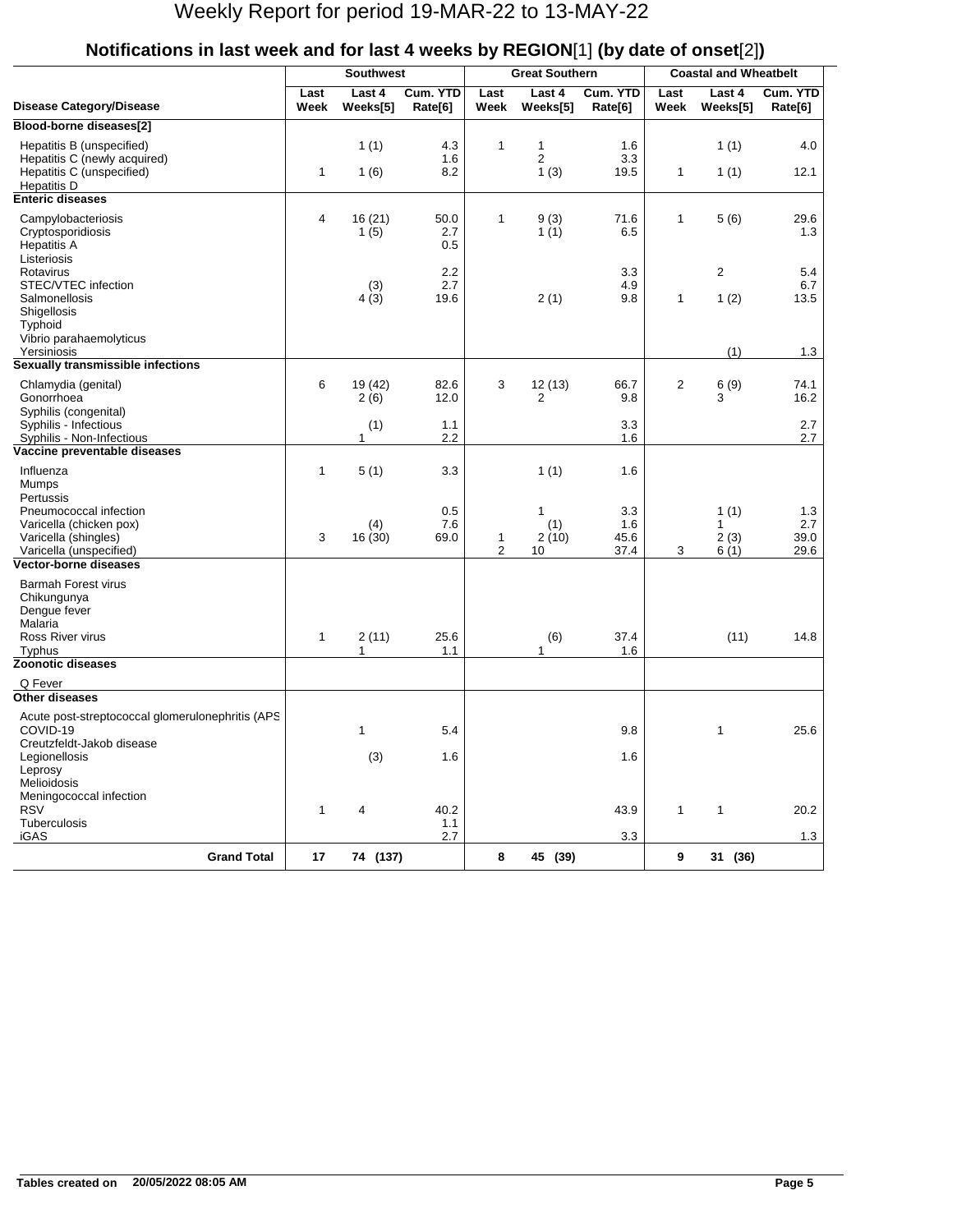|                                                                                        | <b>Midwest</b> |                    |                     |                     | <b>Goldfields</b>  |                     | Pilbara        |                    |                     |
|----------------------------------------------------------------------------------------|----------------|--------------------|---------------------|---------------------|--------------------|---------------------|----------------|--------------------|---------------------|
| <b>Disease Category/Disease</b>                                                        | Last<br>Week   | Last 4<br>Weeks[5] | Cum. YTD<br>Rate[6] | Last<br>Week        | Last 4<br>Weeks[5] | Cum. YTD<br>Rate[6] | Last<br>Week   | Last 4<br>Weeks[5] | Cum. YTD<br>Rate[6] |
| Blood-borne diseases[2]                                                                |                |                    |                     |                     |                    |                     |                |                    |                     |
| Hepatitis B (unspecified)<br>Hepatitis C (newly acquired)<br>Hepatitis C (unspecified) | $\mathbf{1}$   | 1(2)               | 6.7<br>10.1         |                     | 1(1)               | 5.9<br>11.9         | $\mathbf{1}$   | $\mathbf{1}$       | 10.2<br>15.2        |
| <b>Hepatitis D</b>                                                                     |                | 2(7)               |                     | $\mathbf{1}$        | 2(1)               |                     |                | (3)                |                     |
| <b>Enteric diseases</b>                                                                |                |                    |                     |                     |                    |                     |                |                    |                     |
| Campylobacteriosis<br>Cryptosporidiosis<br><b>Hepatitis A</b><br>Listeriosis           | $\mathbf{1}$   | 5(4)               | 32.0<br>1.7         | 1                   | 3(6)<br>2(1)       | 29.7<br>4.0         | $\mathbf{1}$   | 5(1)<br>1          | 44.0<br>15.2        |
| Rotavirus                                                                              | $\mathbf{1}$   | 1                  | 1.7                 |                     |                    |                     | 1              | 2(1)               | 6.8                 |
| STEC/VTEC infection                                                                    |                | (1)                | 8.4                 |                     | 1                  | 4.0                 |                |                    | 5.1                 |
| Salmonellosis                                                                          | $\mathbf{1}$   | 2(2)               | 25.3                |                     |                    | 5.9                 | $\mathbf{1}$   | 5(7)               | 33.8                |
| Shigellosis<br>Typhoid                                                                 |                | $\mathbf{1}$       | 6.7                 | 1                   | 4(1)               | 11.9                |                | (2)                | 6.8                 |
| Vibrio parahaemolyticus                                                                |                |                    |                     |                     |                    |                     |                |                    |                     |
| Yersiniosis                                                                            |                |                    |                     |                     |                    |                     |                |                    |                     |
| Sexually transmissible infections                                                      |                |                    |                     |                     |                    |                     |                |                    |                     |
| Chlamydia (genital)<br>Gonorrhoea                                                      | 6              | 22 (14)<br>1 $(4)$ | 175.1<br>33.7       | 10<br>3             | 27 (22)<br>11(14)  | 223.6<br>112.8      | 7<br>3         | 27(21)<br>30(16)   | 204.7<br>172.6      |
| Syphilis (congenital)<br>Syphilis - Infectious                                         |                |                    | 15.2                | $\mathbf{1}$        | (1)<br>3           | 2.0<br>17.8         | 5              |                    | 1.7<br>52.5         |
| Syphilis - Non-Infectious                                                              |                | 2(1)               | 8.4                 |                     | 2(1)               | 9.9                 |                | 11(11)             | 11.8                |
| Vaccine preventable diseases                                                           |                |                    |                     |                     |                    |                     |                |                    |                     |
| Influenza                                                                              | 3              | 5                  | 8.4                 |                     |                    |                     | $\overline{2}$ | 3                  | 5.1                 |
| <b>Mumps</b>                                                                           |                |                    |                     |                     |                    | 2.0                 |                |                    |                     |
| Pertussis                                                                              |                |                    | 3.4                 |                     |                    | 2.0                 |                |                    |                     |
| Pneumococcal infection                                                                 |                |                    | 3.4                 |                     | 3                  | 17.8                |                | 2(1)               | 8.5                 |
| Varicella (chicken pox)<br>Varicella (shingles)                                        | $\mathbf{1}$   | 3(5)               | 8.4<br>23.6         | 1<br>$\overline{2}$ | 1(1)<br>4(4)       | 7.9<br>51.4         | $\mathbf{1}$   | 1<br>3(5)          | 8.5<br>20.3         |
| Varicella (unspecified)                                                                |                | 2(4)               | 40.4                |                     | (1)                | 2.0                 |                |                    |                     |
| Vector-borne diseases                                                                  |                |                    |                     |                     |                    |                     |                |                    |                     |
| <b>Barmah Forest virus</b><br>Chikungunya<br>Dengue fever                              |                |                    |                     |                     |                    | 2.0                 |                |                    | 1.7                 |
| Malaria<br>Ross River virus<br>Typhus                                                  |                | 1(8)               | 10.1                |                     | 1(3)               | 4.0                 |                | (2)                | 15.2                |
| <b>Zoonotic diseases</b>                                                               |                |                    |                     |                     |                    |                     |                |                    |                     |
| Q Fever                                                                                |                |                    | 1.7                 |                     |                    |                     |                |                    |                     |
| Other diseases                                                                         |                |                    |                     |                     |                    |                     |                |                    |                     |
| Acute post-streptococcal glomerulonephritis (APS<br>COVID-19                           |                | 1                  | 38.7                |                     |                    | 19.8                |                | 6                  | 20.3                |
| Creutzfeldt-Jakob disease                                                              |                |                    |                     |                     |                    |                     |                |                    |                     |
| Legionellosis<br>Leprosy                                                               |                | 1                  | 1.7                 |                     |                    | 2.0                 |                |                    |                     |
| Melioidosis                                                                            |                |                    |                     |                     |                    |                     |                |                    |                     |
| Meningococcal infection                                                                |                |                    |                     |                     |                    |                     |                |                    |                     |
| <b>RSV</b>                                                                             |                | 1                  | 133.0               |                     |                    | 11.9                |                |                    | 162.4               |
| Tuberculosis<br>iGAS                                                                   | $\mathbf{1}$   | 1                  | 1.7<br>6.7          |                     | 1                  | 2.0<br>5.9          | 2              | 4                  | 13.5                |
| <b>Grand Total</b>                                                                     | 15             |                    |                     |                     |                    |                     |                |                    |                     |
|                                                                                        |                | 52 (52)            |                     | 20                  | 66 (57)            |                     | 24             | 101 (70)           |                     |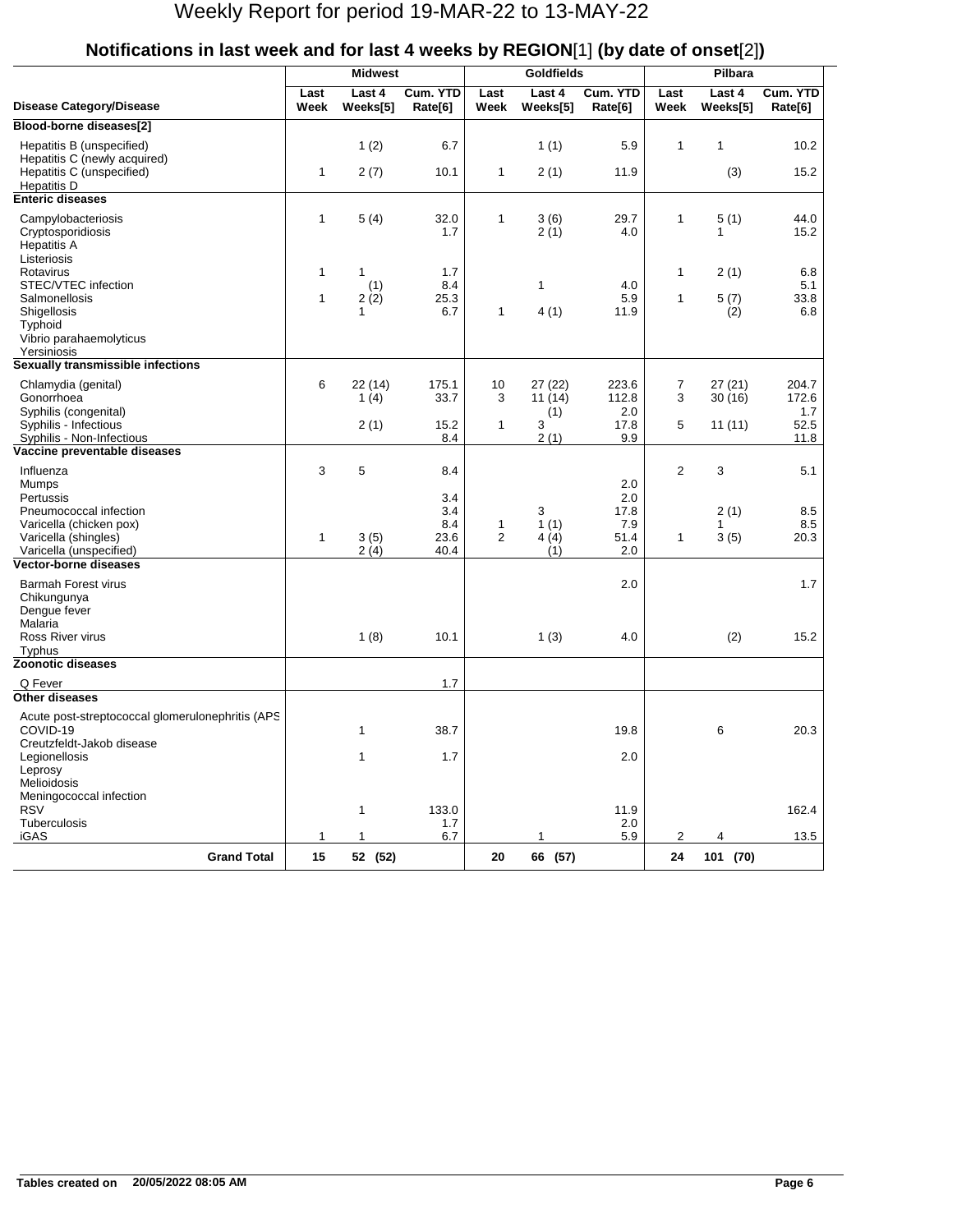|                                                                                                                                                                                 |                  | Kimberley                            |                                             |                                                 | <b>STATE TOTAL</b>                                                                                |                                                                          |
|---------------------------------------------------------------------------------------------------------------------------------------------------------------------------------|------------------|--------------------------------------|---------------------------------------------|-------------------------------------------------|---------------------------------------------------------------------------------------------------|--------------------------------------------------------------------------|
| Disease Category/Disease                                                                                                                                                        | Last<br>Week     | Last 4<br>Weeks[5]                   | Cum. YTD<br>Rate[6]                         | Last<br>Week                                    | Last 4<br>Weeks[5]                                                                                | Cum. YTD<br>Rate[6]                                                      |
| Blood-borne diseases[2]                                                                                                                                                         |                  |                                      |                                             |                                                 |                                                                                                   |                                                                          |
| Hepatitis B (unspecified)<br>Hepatitis C (newly acquired)<br>Hepatitis C (unspecified)<br>Hepatitis D                                                                           |                  | (1)                                  | 11.6<br>17.4                                | 9<br>1<br>13<br>0                               | 33(31)<br>6 (7)<br>40 (67)<br>0 (1)                                                               | 5.5<br>0.8<br>9.6<br>0.0                                                 |
| <b>Enteric diseases</b>                                                                                                                                                         |                  |                                      |                                             |                                                 |                                                                                                   |                                                                          |
| Campylobacteriosis<br>Cryptosporidiosis<br>Hepatitis A<br>Listeriosis<br>Rotavirus<br>STEC/VTEC infection<br>Salmonellosis<br>Shigellosis<br>Typhoid<br>Vibrio parahaemolyticus | 1<br>1           | 1(2)<br>1 $(4)$<br>1<br>4(8)<br>1(1) | 20.3<br>29.1<br>17.4<br>5.8<br>55.2<br>26.1 | 56<br>3<br>0<br>0<br>8<br>3<br>5<br>3<br>0<br>0 | 229 (195)<br>20 (20)<br>0(0)<br>0(0)<br>29 (12)<br>14 (9)<br>49 (79)<br>11 (5)<br>0(0)<br>1 $(0)$ | 42.3<br>5.3<br>0.1<br>0.0<br>4.9<br>2.9<br>14.3<br>1.6<br>$0.2\,$<br>0.1 |
| Yersiniosis                                                                                                                                                                     |                  |                                      |                                             | 0                                               | 1 (4)                                                                                             | 0.3                                                                      |
| Sexually transmissible infections<br>Chlamydia (genital)<br>Gonorrhoea<br>Syphilis (congenital)<br>Syphilis - Infectious<br>Syphilis - Non-Infectious                           | 9<br>8<br>1<br>1 | 30(51)<br>29 (38)<br>6(8)<br>1       | 493.9<br>444.5<br>87.2<br>11.6              | 223<br>61<br>0<br>22<br>6                       | 723 (827)<br>225 (210)<br>0(1)<br>73 (57)<br>13 (9)                                               | 143.5<br>39.1<br>0.1<br>11.4<br>3.0                                      |
| Vaccine preventable diseases                                                                                                                                                    |                  |                                      |                                             |                                                 |                                                                                                   |                                                                          |
| Influenza<br>Mumps<br>Pertussis<br>Pneumococcal infection<br>Varicella (chicken pox)<br>Varicella (shingles)<br>Varicella (unspecified)                                         | 1                | 1<br>(4)<br>1                        | 14.5<br>55.2<br>8.7                         | 33<br>0<br>0<br>5<br>1<br>14<br>62              | 66 (4)<br>0(0)<br>3 (0)<br>15(8)<br>15 (29)<br>95 (196)<br>189 (112)                              | 2.9<br>0.0<br>0.6<br>1.8<br>4.3<br>31.7<br>35.1                          |
| <b>Vector-borne diseases</b>                                                                                                                                                    |                  |                                      |                                             |                                                 |                                                                                                   |                                                                          |
| <b>Barmah Forest virus</b><br>Chikungunya<br>Dengue fever<br>Malaria<br>Ross River virus<br>Typhus                                                                              |                  | 1(1)<br>2(4)                         | 11.6<br>69.7                                | 1<br>0<br>0<br>0<br>2<br>2                      | 2 (2)<br>1(0)<br>2(0)<br>1(2)<br>15 (90)<br>4 (0)                                                 | 0.3<br>0.1<br>0.1<br>0.3<br>14.0<br>0.2                                  |
| Zoonotic diseases                                                                                                                                                               |                  |                                      |                                             |                                                 |                                                                                                   |                                                                          |
| Q Fever                                                                                                                                                                         |                  |                                      |                                             | 0                                               | 0(1)                                                                                              | 0.0                                                                      |
| <b>Other diseases</b><br>Acute post-streptococcal glomerulonephritis (APS<br>COVID-19<br>Creutzfeldt-Jakob disease<br>Legionellosis<br>Leprosy<br><b>Melioidosis</b>            | 1<br>1           | 3(1)<br>1                            | 26.1<br>14.5<br>2.9<br>5.8                  | 1<br>18<br>0<br>5<br>0<br>1                     | 4(1)<br>184(43)<br>0(0)<br>10(7)<br>0(0)<br>1(0)                                                  | 0.4<br>9141.7<br>0.0<br>0.9<br>0.0<br>0.1                                |
| Meningococcal infection<br><b>RSV</b><br>Tuberculosis<br><b>iGAS</b>                                                                                                            | $\mathbf{2}$     | 3<br>6                               | 491.0<br>29.1                               | 2<br>9<br>2<br>$\overline{7}$                   | 3(1)<br>30(0)<br>8 (12)<br>20(0)                                                                  | 0.3<br>34.4<br>0.9<br>2.8                                                |
| <b>Grand Total</b>                                                                                                                                                              | 26               | 93 (123)                             |                                             | 578                                             | 2135 (2044)                                                                                       |                                                                          |
|                                                                                                                                                                                 |                  |                                      |                                             |                                                 |                                                                                                   |                                                                          |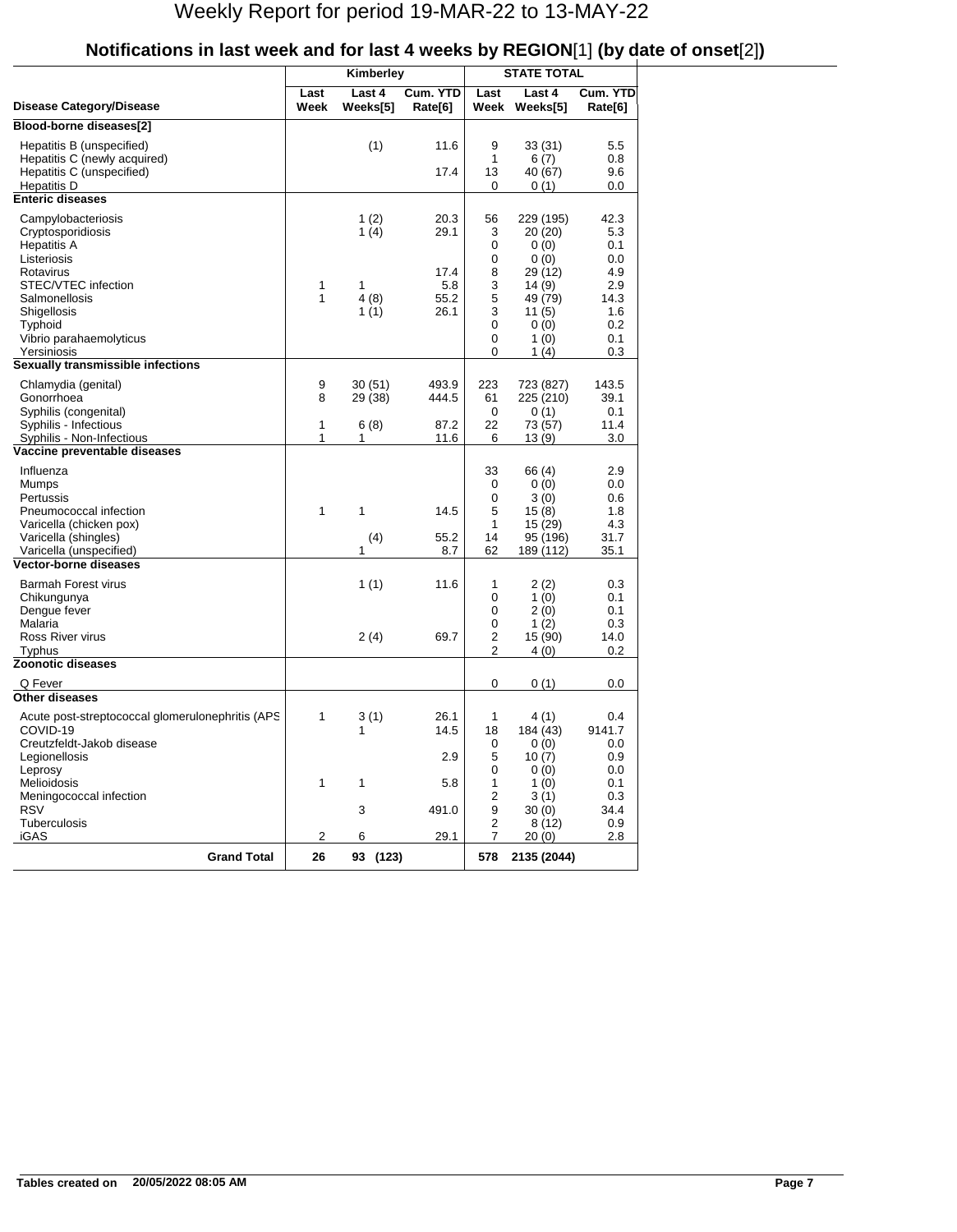| Statewide Salmonella notifications for past 8 weeks (by date of onset[2]) |  |  |
|---------------------------------------------------------------------------|--|--|
|                                                                           |  |  |

|                                      |                |              |              | <b>Week Ending</b> |                |       |       |       |                                              |      |
|--------------------------------------|----------------|--------------|--------------|--------------------|----------------|-------|-------|-------|----------------------------------------------|------|
|                                      | 25/03          | 01/04        | 08/04        | 15/04              | 22/04          | 29/04 | 06/05 | 13/05 | <b>Cumulative Total</b><br>to end of Week 19 |      |
|                                      |                |              |              |                    |                |       |       |       | 2022                                         | 2021 |
| Salmonella Total                     | 26             | 32           | 26           | 19                 | 16             | 13    | 15    | 5     | 382                                          | 457  |
| Serotype/Phage                       |                |              |              |                    |                |       |       |       |                                              |      |
| Salmonella Agona                     |                |              |              |                    |                |       |       |       | 6                                            | 3    |
| Salmonella Amsterdam                 |                |              | 1            |                    |                |       |       |       | 1                                            | 0    |
| Salmonella Anatum                    |                |              |              |                    |                |       | 1     |       | 5                                            | 5    |
| Salmonella Anatum var 15+            |                |              |              |                    | $\mathbf{1}$   |       |       |       | 1                                            | 0    |
| Salmonella Bareilly                  |                |              |              |                    |                |       |       |       | 0                                            | 3    |
| Salmonella Bleadon subsp II          |                | 1            |              |                    |                |       |       |       | 1                                            | 0    |
| Salmonella Bovismorbificans          |                |              | 1            | 1                  |                |       |       | 1     | 6                                            | 4    |
| Salmonella Braenderup                |                |              |              |                    |                |       |       |       | 1                                            | 0    |
| Salmonella Cerro                     |                |              |              |                    |                |       |       |       | 1                                            | 2    |
| Salmonella Chester                   | 1              | 1            | 1            |                    | 1              | 1     | 1     |       | 7                                            | 5    |
| Salmonella Choleraesuis by Australia |                |              |              |                    | 1              |       |       |       | 5                                            | 4    |
| Salmonella Choleraesuis by Decatur   | 2              |              | 1            |                    |                |       |       |       | 6                                            | 7    |
| Salmonella Corvallis                 |                |              | 1            |                    |                |       |       |       | 1                                            | 2    |
| Salmonella Eastbourne                |                |              |              |                    |                |       | 1     |       | 3                                            | 2    |
| Salmonella Enteritidis               |                |              | 1            |                    |                |       | 1     |       | 3                                            | 6    |
| Salmonella Essen                     |                |              |              |                    |                |       |       |       | 0                                            | 0    |
| Salmonella Fremantle subsp II        |                |              |              | $\mathbf{1}$       |                |       |       |       | 1                                            | 3    |
| Salmonella Give                      |                |              |              |                    |                |       |       |       | 3                                            | 4    |
| Salmonella Give var 15+              |                |              |              |                    |                |       |       |       | 0                                            | 0    |
| Salmonella Havana                    | 1              |              |              |                    |                |       |       |       | 2                                            | 1    |
| Salmonella Houten subsp IV           |                |              |              |                    |                |       |       |       | 1                                            | 2    |
| Salmonella Hvittingfoss              |                |              |              |                    |                |       |       |       | 1                                            | 2    |
| Salmonella Infantis                  |                |              |              | 1                  |                | 1     |       |       | 6                                            | 20   |
| Salmonella Irumu                     |                |              |              |                    |                |       |       |       | 1                                            | 1    |
| Salmonella Johannesburg              | $\overline{c}$ |              |              |                    |                |       |       |       | 2                                            | 2    |
| Salmonella Kentucky                  |                |              |              |                    |                |       |       | 1     | 1                                            | 0    |
| Salmonella Kiambu                    |                |              | 1            | 1                  |                | 1     | 1     |       | 8                                            | 2    |
| Salmonella Litchfield                |                |              |              |                    |                |       |       |       | 3                                            | 3    |
| Salmonella Mgulani                   |                | 1            |              |                    |                |       |       |       | 2                                            | 0    |
| Salmonella Muenchen                  | 1              |              |              |                    | 1              | 1     |       |       | 10                                           | 9    |
| Salmonella Newport                   |                |              |              |                    |                |       |       |       | 2                                            | 7    |
| Salmonella Ohlstedt                  |                |              |              |                    |                |       |       |       | $\overline{2}$                               | 0    |
| Salmonella Oranienburg               | 1              |              |              | 1                  |                |       |       |       | 13                                           | 3    |
| Salmonella Orion                     |                |              |              | 1                  |                | 1     |       | 1     | 6                                            | 3    |
| Salmonella Orion var 15+             |                |              |              |                    |                |       |       |       | 1                                            | 0    |
| Salmonella Paratyphi B bv Java       |                | 1            |              |                    |                | 1     | 1     |       | 4                                            | 1    |
| Salmonella Poona                     |                |              |              |                    |                |       |       |       | 0                                            | 4    |
| Salmonella Potsdam                   | 1              |              | 1            |                    |                |       |       |       | 4                                            | 7    |
| Salmonella Reading                   |                | $\mathbf{1}$ |              |                    |                |       |       |       | 6                                            | 6    |
| Salmonella Rissen                    |                |              |              |                    |                |       |       |       | 1                                            | 2    |
| Salmonella Rubislaw                  |                |              |              |                    |                |       |       |       | 3                                            | 1    |
| Salmonella Ruiru                     |                |              |              |                    |                |       |       |       | 1                                            | 0    |
| Salmonella Saintpaul                 | 2              | 1            | $\mathbf{1}$ |                    | $\overline{2}$ | 1     | 1     |       | 16                                           | 16   |
| Salmonella Schwarzengrund            |                |              |              |                    |                | 1     |       |       | 1                                            | 0    |
| Salmonella Senftenberg               | 1              |              |              |                    | 1              |       |       |       | $\overline{2}$                               | 2    |
| Salmonella Stanley                   | 1              |              |              |                    |                |       | 1     |       | 11                                           | 3    |
| Salmonella Tennessee                 |                |              | 1            | $\mathbf{1}$       |                |       |       |       | 3                                            | 2    |
| Salmonella Thompson                  |                |              |              |                    |                |       |       |       | 1                                            | 0    |
| Salmonella Typhimurium               | 9              | 23           | 11           | 8                  | $\overline{7}$ | 5     | 3     |       | 163                                          | 266  |